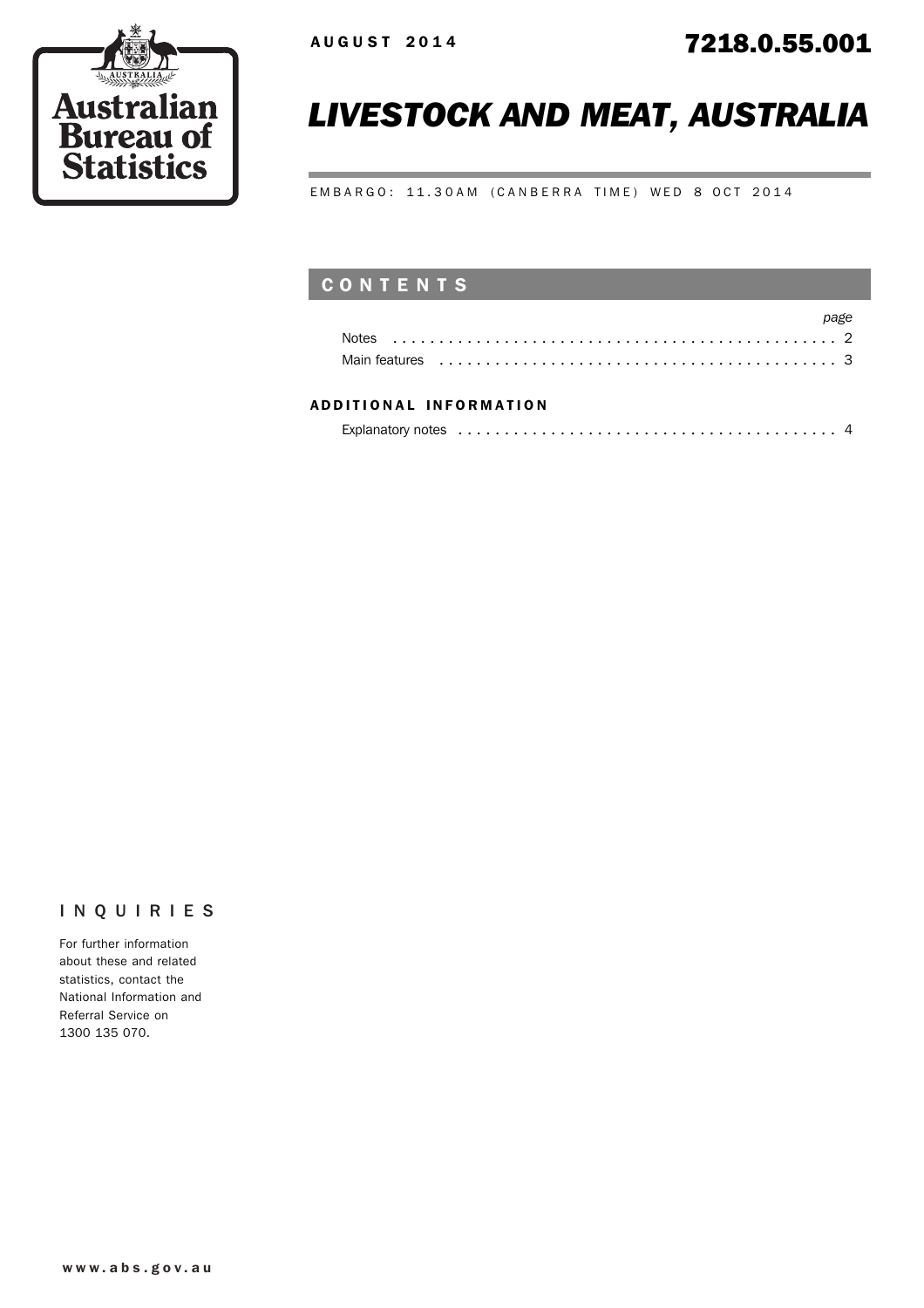## NOTES

| FORTHCOMING ISSUES | <b>ISSUE</b>                                                                                       | <b>RELEASE DATE</b>                                                              |
|--------------------|----------------------------------------------------------------------------------------------------|----------------------------------------------------------------------------------|
|                    | September 2014                                                                                     | 7 November 2014                                                                  |
|                    | October 2014                                                                                       | 9 December 2014                                                                  |
|                    | November 2014                                                                                      | 16 January 2015                                                                  |
|                    |                                                                                                    |                                                                                  |
| <b>REVISIONS</b>   | Since the last issue of this publication, data for the following commodities have been<br>revised: |                                                                                  |
|                    |                                                                                                    | • Cattle slaughter and meat production, New South Wales, for July 2014.          |
| INQUIRIES          | Information and Referral Service on 1300 135 070.                                                  | For further information about these and related statistics, contact the National |
| PRIVACY            |                                                                                                    | For details about the ABS privacy policy see: http://www.abs.gov.au/privacy.     |
| ABBREVIATIONS      | Australian Bureau of Statistics<br>ABS                                                             |                                                                                  |
|                    | ARIMA<br>autoregressive integrated moving average                                                  |                                                                                  |
|                    | number<br>no.                                                                                      |                                                                                  |
|                    | tonne<br>t                                                                                         |                                                                                  |
|                    |                                                                                                    |                                                                                  |
|                    |                                                                                                    |                                                                                  |

Jonathan Palmer Australian Statistician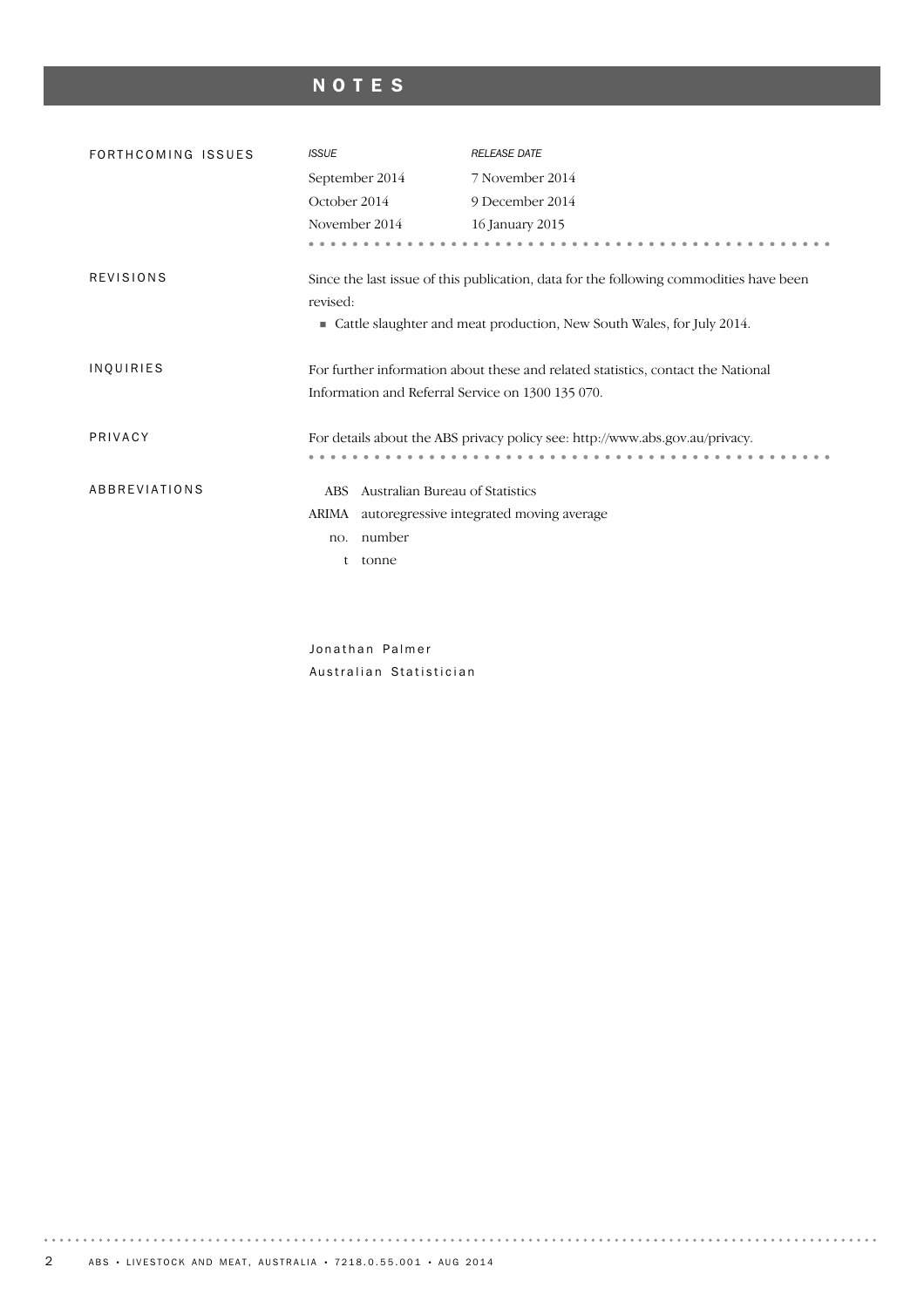#### **MAIN FEATURES**

#### LIVESTOCK

Livestock slaughtering monthly trend movements for August 2014:

The number of cattle slaughtered was 774,000 head, an increase of 1%

- The number of calves slaughtered was 55,000 head, a decrease of 2%
- The number of sheep slaughtered was 838,000 head, a decrease of 1%
- The number of lambs slaughtered was 1.8 million head, an increase of 1%

The number of pigs slaughtered remained steady at 401,000 head

#### LIVESTOCK SLAUGHTERED, AUSTRALIA, AUGUST 2014

|           | Original | Seasonally<br>Adjusted | Trend   |
|-----------|----------|------------------------|---------|
|           | no.      | no.                    | no.     |
| Cattle(a) | 796878   | 788 092                | 773 589 |
| Calves    | 97 217   | 55 787                 | 54 958  |
| Sheep     | 691 185  | 843 167                | 837 923 |
| Lambs     | 1838315  | 1892952                | 1848106 |
| Pigs      | 391 721  | 402 131                | 400 526 |
|           |          |                        |         |

(a) Excludes calves

Meat production monthly trend movements for August 2014:

- Beef production was 218,000 tonnes, an increase of 1%
- Veal production remained steady at 3,390 tonnes
- Mutton production remained steady at 19,800 tonnes
- Lamb production was 40,600 tonnes, an increase of 1%
- Pig meat production remained steady at 30,200 tonnes

#### MEAT PRODUCED, AUSTRALIA, AUGUST 2014

|          | Original | Seasonally<br>Adjusted | Trend   |
|----------|----------|------------------------|---------|
|          | t        | t                      | t       |
| Beef     | 220 488  | 217875                 | 217 762 |
| Veal     | 4 4 0 2  | 3 5 5 3                | 3 3 9 0 |
| Mutton   | 16887    | 20 14 6                | 19804   |
| Lamb     | 40 459   | 41 973                 | 40 580  |
| Pig meat | 30 037   | 30 4 20                | 30 237  |
|          |          |                        |         |

. . . . . . . . .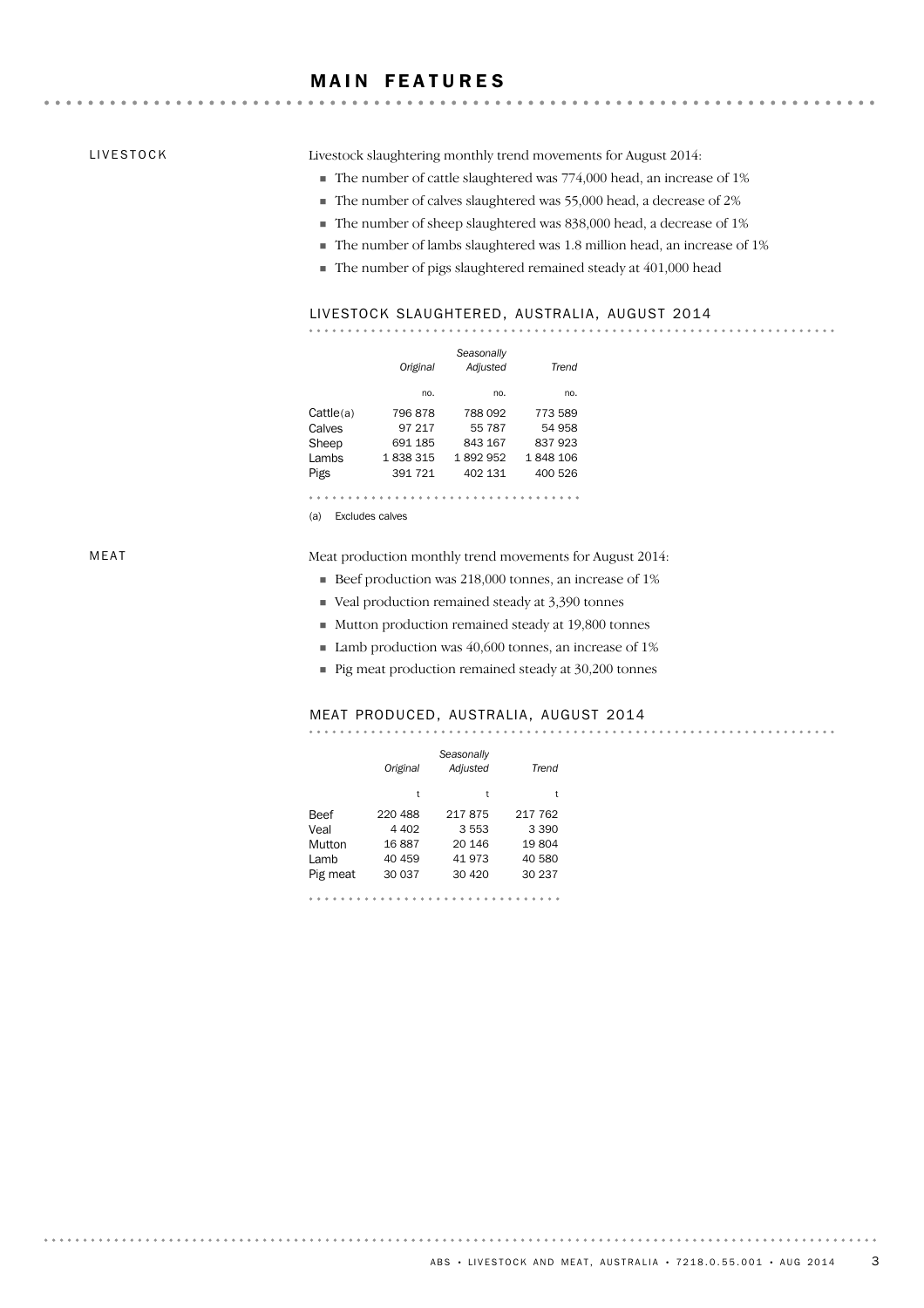#### EXPLANATORY NOTES

#### INTRODUCTION

SEASONAL ADJUSTMENT

1 This publication presents statistics on livestock slaughterings and meat production. These statistics are based on a monthly collection from abattoirs and other major slaughtering establishments and include estimates of animals slaughtered by country butchers and other small slaughtering establishments. More detailed information on this series can be obtained by referring to the Australian Bureau of Statistics (ABS) quarterly publication, *Livestock Products, Australia* (cat. no. 7215.0).

2 From July 2010, on-farm slaughter was no longer included in estimates of livestock slaughterings or meat production. Historical data back to July 2007 were revised for all series. Calf and pig definitions were also aligned to current industry standards.

3 In October 2010, a coverage exercise was undertaken to refresh the sample frame used in the Livestock Slaughtered collection. The coverage exercise also enabled review of the constant factor applied to monthly slaughter and meat production estimates to account for the activities of small abattoirs. Together these activities serve to ensure the ongoing quality of estimates produced from this collection.

4 From October 2010, estimates of livestock slaughter and meat production included in this and the related publication*, Livestock Products, Australia* (cat. no. 7215.0) reflect sample frame revisions and updates to the constant arising from the coverage exercise.

5 These changes have had only a minor impact on estimates and on comparability of data over time.

6 Further information on the October 2010 coverage exercise and related impacts can be obtained by contacting the Rural Environment and Agriculture Statistics Branch on (03) 6222 5939.

7 Red meat is shown in carcass weight and excludes offal.

8 Care should be taken when using this information as the figures only relate to slaughterings for human consumption and do not include animals condemned, slaughtered for pet food or those killed for boiling down.

9 The figures in this publication have been rounded. As a result, discrepancies may occur between sums of the component items and totals.

**10** Seasonal adjustment is a means of removing the estimated effects of normal seasonal variation from the series so that the effects of other influences can be more clearly recognised.

**11** In the seasonal adjustment of the livestock estimates, account has been taken of both normal seasonal factors and 'trading day' effects, where significant. Seasonal adjustment does not remove from the series the effect of irregular influences (e.g. abnormal weather, industrial disputes).

12 In this publication, the seasonally adjusted estimates are produced by the concurrent seasonal adjustment method which takes account of the latest available original estimates. This method improves the estimation of seasonal factors and, therefore, the seasonally adjusted and trend estimates for the current and previous months. As a result of this improvement, revisions to the seasonally adjusted and trend estimates will be observed for recent periods. A more detailed review is conducted annually.

13 For further information, see *Time Series Analysis Frequently Asked Questions, 2003* (cat. no. 1346.0.55.002).

14 From September 2007, improved methods of producing seasonally adjusted estimates were implemented, focused on the application of Autoregressive Integrated Moving Average (ARIMA) modelling techniques. The ARIMA modelling technique can be used to extend original estimates beyond the end of a time series.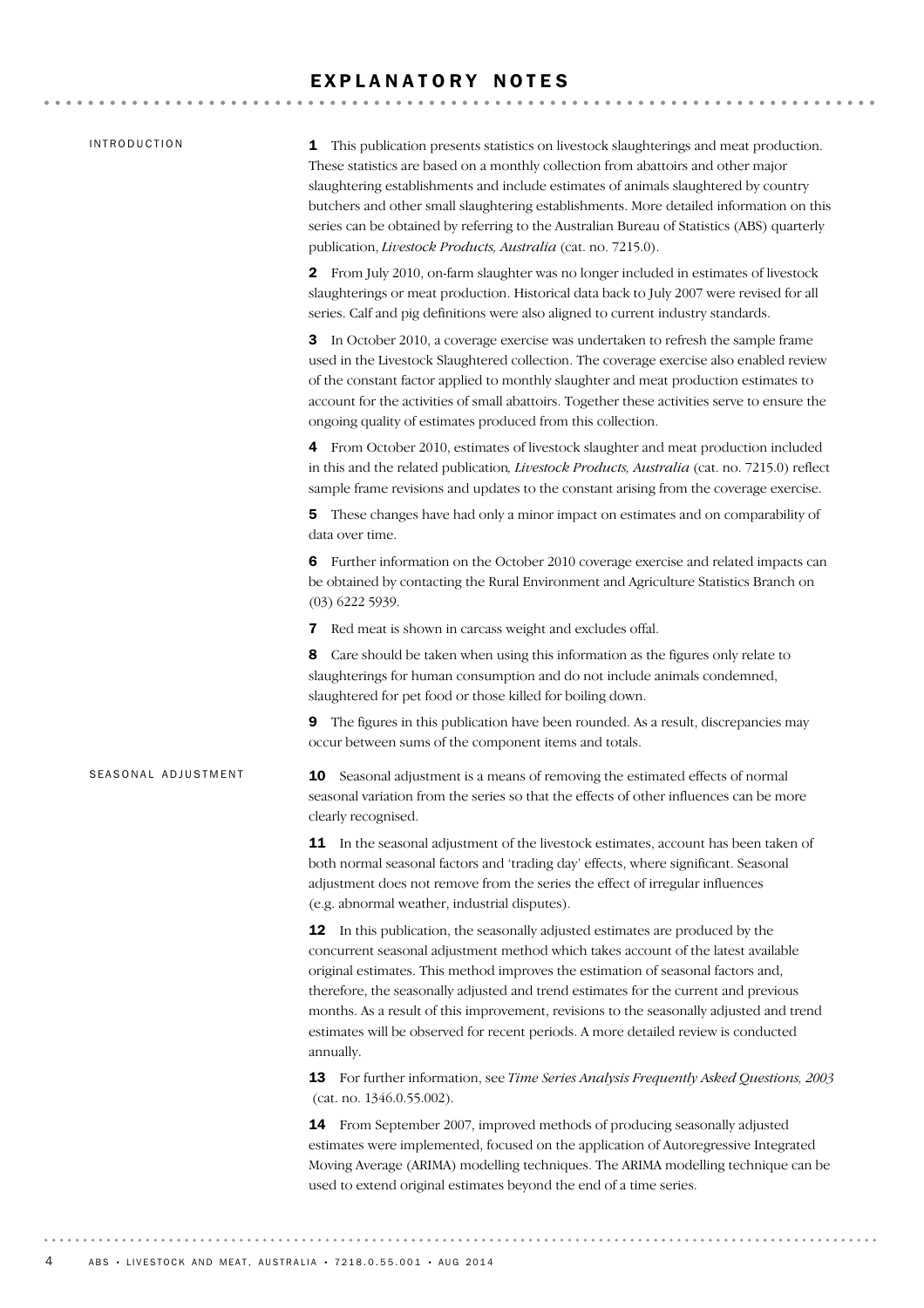## E X P L A N A T O R Y N O T E S *continued*

| SEASONAL ADJUSTMENT<br>continued | <b>15</b> For further information on ARIMA modelling, see the feature article 'Use of ARIMA<br>modelling to reduce revisions' in Australian Economic Indicators, Oct 2004<br>(cat. no. 1350.0).                                                                                                                                                                                                                 |
|----------------------------------|-----------------------------------------------------------------------------------------------------------------------------------------------------------------------------------------------------------------------------------------------------------------------------------------------------------------------------------------------------------------------------------------------------------------|
| TREND ESTIMATES                  | A trend estimate is obtained by reducing the irregular component from the<br>16<br>seasonally adjusted series. For monthly data, trend estimates are derived by applying a<br>13-term Henderson moving average to the seasonally adjusted series. Revisions of trend<br>estimates will occur with revisions to the original data and re-estimation of seasonal<br>factors.                                      |
|                                  | As for the seasonally adjusted state components, the state component trend<br>17<br>estimates have been produced independently and therefore may not add up to the<br>Australian group totals.                                                                                                                                                                                                                  |
|                                  | For further information, see Information Paper: A Guide to Interpreting Time Series<br>18<br>- Monitoring Trends, 2003 (cat. no. 1349.0).                                                                                                                                                                                                                                                                       |
| RELATED PUBLICATIONS             | Current publications and other products released by the ABS are listed under the<br>19<br>Statistics and Topics $@$ a Glance pages on the ABS website http://www.abs.gov.au. The<br>ABS also issues a daily Release Advice on the website which details products to be<br>released in the week ahead.                                                                                                           |
|                                  | Other ABS publications containing livestock data include:<br>20<br>Agricultural Commodities, Australia (cat. no. 7121.0)<br>Livestock Products, Australia (cat. no. 7215.0)<br>Value of Agricultural Commodities Produced, Australia (cat. no. 7503.0)                                                                                                                                                          |
| GENERAL ACKNOWLEDGMENT           | 21 ABS publications draw extensively on information provided freely by individuals,<br>businesses, governments and other organisations. Their continued cooperation is very<br>much appreciated. Without it, the wide range of statistics published by the ABS would<br>not be available. Information received by the ABS is treated in strict confidence as<br>required by the Census and Statistics Act 1905. |